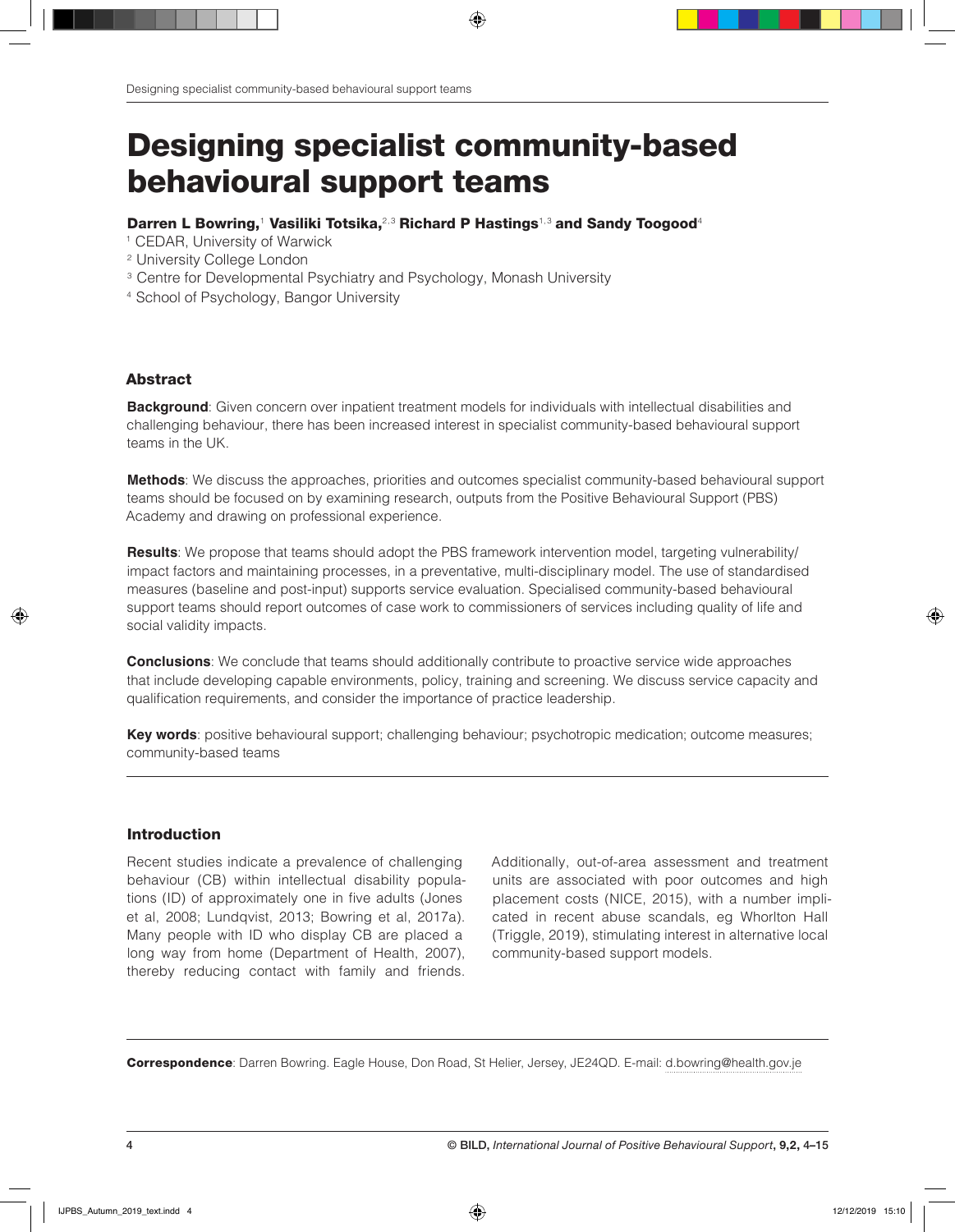In 2015, a national plan for England, 'Building the Right Support', was published which committed to developing specialist community-based behavioural support teams, to reduce the need for inpatient care (NHS England, 2015). Clinical guidance (NICE, 2015) indicated that the role of community-based behavioural support teams was to complete comprehensive assessments of the factors likely to contribute to CB, suggesting the need for a range of multi-disciplinary professionals contributing to this person-centred process. More recent service guidance (NICE, 2018) identified the need for local authorities to commission services from community-based assessment and behavioural support teams, to ensure people have local support that is preventative, intervenes early and promotes quality of life (QoL).

Given national recommendations towards the development of the community-based behavioural support team model, it is timely to consider the design and operation of such teams. This paper will be of interest to those who develop, design, commission and work in community-based behavioural support teams. We summarise themes from recent research, outputs from the PBS Academy (http://pbsacademy.org.uk/), and offer insights from applied clinical practice to discuss a number of factors community-based behavioural support teams could usefully include within their design and operational remit. Additionally, we describe areas we think are important for service users and providers, and ways to describe knowledge of service impact to inform considerations about the quality and effectiveness of such teams.

Although not exhaustive, we think the following list could form the basis of an agenda for developing the community team model in the UK: (1) utilising positive behavioural support (PBS) as the underlying framework model; (2) addressing factors that contribute to the causes of CB (Hastings et al, 2013); (3) utilising a multi-disciplinary professional approach; (4) employing standardised measures to assess CB, and reporting other PBS outcomes, including QoL and social validity; (5) contributing to proactive service developments including policy and screening those at risk of CB; (6) designing and delivering effective training models; (7) developing the capacity among team members to work intensively; and (8) ensuring appropriately qualified and experienced staff and practice leaders. These areas and their basis in the literature, as well as in our clinical practice, are described below.

## 1 PBS as a framework intervention model

There has been increased interest in the development of PBS as a framework intervention model for communitybased behavioural support teams (Toogood et al, 2015, 2016; Kincaid et al, 2016). This has been reflected in components of PBS being mentioned in practice (NICE, 2015, 2018; Skills for Care, 2014) and government guidelines in the UK (Department of Health 2012a, 2012b, 2013, 2014; Local Government Association and NHS England, 2014; Transforming Care and Commissioning Steering Group, 2014).

Evidence from reviews suggests that PBS can lead to significant reductions in CB (Carr et al, 1999; LaVigna and Willis, 2012). There is a small, yet growing, number of studies that include elements of PBS, with successful CB outcomes, in community-based behavioural teams (McBrien, 1994; Allen and Lowe, 1995; Toogood et al, 1994a, b; Lowe et al, 1996; Forrest et al, 1996; Emerson et al, 1996; McGill, 2000; Allen et al, 2011). However, studies have been limited by small sample sizes, research designs that are not robust, measures which are not psychometrically sound, and a lack of clarity over whether PBS interventions are specifically utilised (Kincaid et al, 2002; Carr et al, 2002; McClean et al, 2005). Studies have also focused predominantly on behaviour change, often presented in terms of the percentage of people for whom reductions in levels of CB were apparent, but without any indication of how meaningful that change was. There has also been a lack of evaluation of the other aims of PBS, namely the impact on QoL and social validity outcomes (Kincaid et al, 2002; Carr et al, 2002; McLean et al, 2005).

Two recent studies have presented more robust evidence of the effectiveness of PBS applied by community-based behavioural support teams. Firstly, Hassiotis et al (2009) utilised a randomised, single-blind controlled trial to explore the impact of a community-based behavioural support team who operated using the multidimensional model of applied behaviour analysis (ABA) and PBS. One group of 31 adults with ID and CB received input from a multi-disciplinary community service featuring nursing and adaptive skill support, with a second group of 32 adults receiving additional input from the behavioural support team. This second group experienced greater reduction in CB at three and six months as measured by the Aberrant Behaviour Checklist (ABC) (Aman and Singh, 1986) and at a two-year follow up (Hassiotis et al, 2011). In a second study, Bowring et al (2019) evaluated outcomes from a community-based PBS team in Jersey. Jersey is an island measuring 118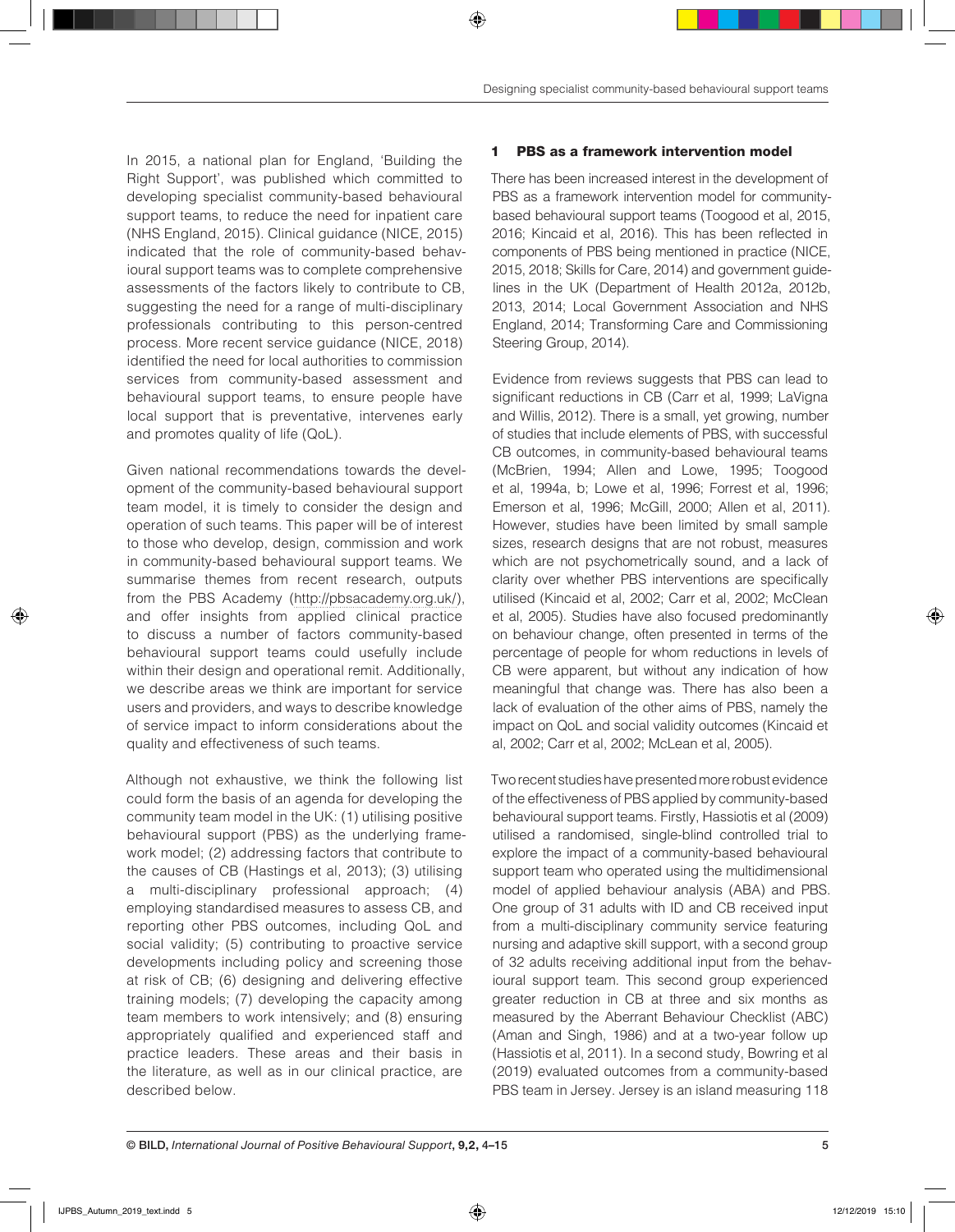square kilometres, 14 miles off the coast of Normandy, France. This study involved 85 participants with the features of the PBS assessment and intervention process clearly described, which were missing in the Hassiotis et al (2009) study. In the Bowring et al study, significant reductions in CB were evidenced in mean group scores on the Behaviour Problems Inventory (Rojahn et al, 2012a), decreasing from  $37.74$  (SD = 30.54) at baseline to 12.12 (SD = 12.24) at follow‐up. In addition, significant improvements were found in QoL (measured by a tool adapted from Kincaid et al, 2002), and Health related QoL (measured using the EQ5D 3L and VAS; EuroQol, 1990). Social validity assessments indicated that stakeholders valued PBS input from the community-based behavioural support team. The Bowring et al (2019) study, albeit a single group pre-post-test design, contributed to a better understanding of PBS outcomes in practising community-based behavioural support teams.

Despite the promising evidence-base for PBS, less than half of community-based behavioural support services (47%) in the UK described themselves as being based on the principles and practices of PBS (Davison, 2015). Research suggests services and users might benefit from a PBS framework being more widely adopted. The PBS Academy has developed the PBS Competence Framework that community-based behavioural support teams can utilise (http://pbsacademy.org.uk/ pbs-competence-framework/). This framework details aspects required when designing and delivering community-based behavioural support services based on high quality PBS input.

# 2 Strengthening teams' understanding of the causes of CB

In developing a model to explain why individuals with ID engage in CB, Hastings et al (2013) described the inter-relatedness of vulnerability, maintaining process, and impact factors. Vulnerability factors include biological (sensory causes, physical health issues, and genetics) and psychosocial factors (negative life events, lack of communication skills, impoverished social networks, lack of meaningful activity, and psychiatric or mood problems) (Hastings et al, 2013). CB is also maintained by the social consequences that follow its occurrence and are directly related, therefore, to the behaviour of others (Hastings et al, 2013; Gore et al, 2013). CB is functional as it changes the environment in ways which are important to the person (Iwata et al, 1994). CB is associated with a number of negative

impacts for individuals including exclusion from local communities and harm to self or others (Emerson and Einfeld, 2011). These can have a cyclical impact by increasing the risk of vulnerability factors. It is therefore logical for community-based behavioural support teams to apply interventions that address vulnerability, maintaining processes and impact factors which all contribute to the presentation of CB.

# A focus on vulnerability factors

In a 2017 population study (Bowring et al, 2017a), being non-verbal, having limited understanding of communication and having a severe-profound ID were found to be consistently correlated with higher levels of CB. Communication impairments and increased severity of ID (Emerson and Bromley, 1995; Emerson et al, 2001; Holden and Gitlesen, 2006; Jones et al, 2008) have been consistently identified as vulnerability factors for CB. In the Bowring et al (2017a) study, having no daytime engagement, living in paid or congregate care, the presence of an additional diagnosis of autism, the presence of another genetic syndrome, impaired vision, no clear speech, incontinence, the presence of seizures, epilepsy, and mobility problems were significantly associated with specific topographies of CB, such as aggression and destruction, self-injurious behaviour or stereotypic behaviour. Findings from Bowring et al (2017a) indicated that a multi-component response to CB is required that includes interventions that address vulnerabilities to presenting CB. In the current paper, interventions that target the promotion of communication and engagement levels are described below.

# *Promoting communication skills*

CB may be less likely to occur when a person is understood by others (Allen et al, 2013). It is logical, therefore, to expect that services ensure that all individuals with ID have access to appropriate methods of communication. In the Bowring et al (2017a) study, 119 out of 265 participants had an impairment of expressive communication and 73 had limited receptive understanding of communication, yet only 32 had a means of augmentative alternative communication. Of these, 26 used Makaton, but it was not always clear if staff were proficient in its use. In order to prevent the occurrence of communication-related CB, services should ensure that staff/carers are highly trained in the preferred communication style of that person and that support for communication is seen across all areas of the individual's life (Allen et al, 2013). Communication strategies should be shared across environments,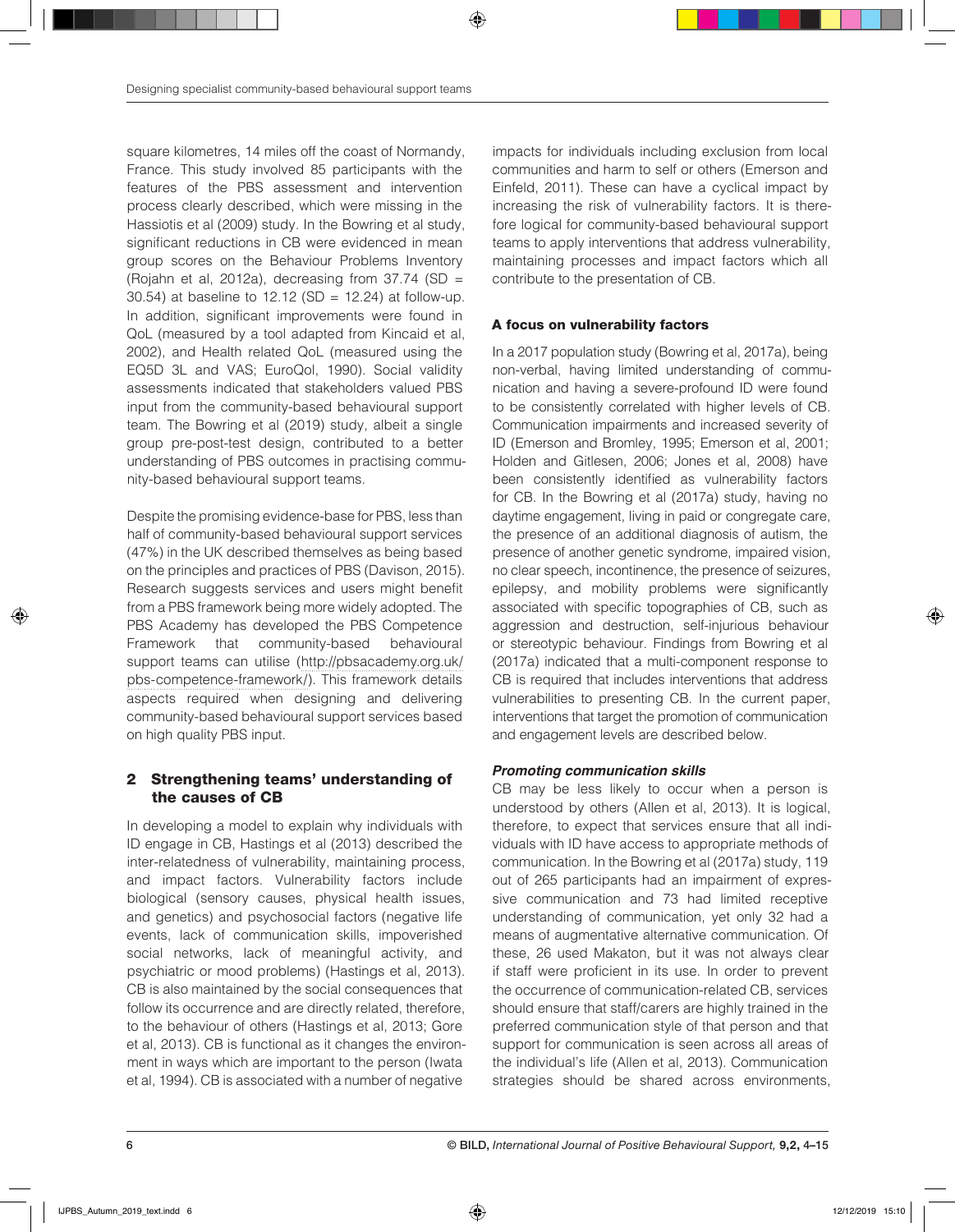informing partner agencies, for example, by using tools like the communication passport (Allen et al, 2013). The function of behaviour should be described in PBS plans, with strategies in place to support functionally equivalent behaviours which will often involve communication strategies. Towards these aims, it is advantageous for community-based behavioural support teams to work closely with speech and language therapists. The PBS Academy has additionally developed easy to read documents on behaviour, PBS and quality of life for people with ID (http://pbsacademy.org. uk/people-with-learning-disabilities/) which explain the role of community-based behavioural support teams.

#### *Promoting engagement: Active Support*

Bowring et al (2017a) found a strong association between a lack of daytime engagement and self-injurious behaviour and stereotypic behaviour. In this total-population study, 38.5% of adults with ID had no daytime engagement (Bowring et al, 2017a), similar to previous population estimates (Lowe et al, 2007). Even within residential homes, adults with ID spent less than 50% of their time engaged in any activity (Qian et al, 2015).

Community-based behavioural support teams can help to address this issue by promoting increasing levels of meaningful engagement for people with ID in and out of their home. In an earlier paper, Totsika et al (2008) described how Active Support could be used within a PBS framework model. Active Support is a model that promotes activity, including domestic, educational, vocational, leisure and social activities. Improving engagement levels is a key environmental intervention that community-based behavioural teams can target to address low levels of engagement. Active Support in residential homes may provide a context for increasing activity engagement for every resident with ID no matter how severe their disability (Totsika et al, 2008; Toogood et al, 2016). While current evidence is inconclusive regarding the effects of Active Support on existing CB levels (Flynn et al, 2018), some studies have suggested Active Support may alter environmental contexts (establishing operations) in ways that make CB less likely to occur (Totsika et al, 2010; Jones et al, 2013). One role for community-based behavioural support teams would be to lead on Active Support training and ensure opportunities for implementation by staff through coaching and data monitoring. Mansell and Beadle-Brown (2012) provide helpful suggestions for services tasked with the implementation of Active Support.

With only 6% of adults with ID in employment in the UK (HSCIC, 2015), efforts to promote opportunities for paid employment might also be advocated. Communitybased behavioural teams can support vocational training providers in improving on-task behaviour (see Bowring and Toogood, 2019), and developing preemployment vocational and social skills. Teams could additionally link with potential employers to develop supportive work environments that are conducive to productive outcomes for people with ID, and to advise on any issues that may arise during employment.

#### A focus on maintaining processes

Hastings et al (2013) describe how CB must be useful for individuals for it to continue to occur; it must serve an important function. For example, a staff member may remove a request for an individual to perform a difficult task, contingent on the individual becoming aggressive. At times of low staff attention, engaging in self-injurious behaviour may lead to increased levels of staff attention and engagement. An understanding of the functions or maintaining processes to CB is helpful when designing person centred PBS intervention plans. All participants in the Bowring et al (2019) study had a pre-intervention functional assessment of CB, which informed the development of a stakeholder informed multi-component PBS intervention plan. Functional behavioural assessments are an important process in developing effective PBS interventions (Iwata et al, 1994). Community-based behavioural support services following a PBS model depend on recruiting trained staff, and investing in training for existing staff, so they are competent in completing functional behavioural assessments (see NICE, 2015) to inform intervention plans. Communitybased behavioural support teams should focus on reciprocal processes for pro-social behaviour, such as antecedent supports that occasion desired behaviour, followed by reinforcement to strengthen the future likelihood of such pro-social behaviour.

#### A focus on impact factors

Given how impact factors are interrelated with vulnerability factors in the CB causal model proposed by Hastings et al (2013), community-based behavioural teams must be capable of addressing multiple related factors on a case-by-case basis. This includes refraining from aversive and restrictive responses to CB that negatively affect an individual's QoL. The Bowring et al (2019) study showed a strong correlation between QoL improvement and CB reduction. Given this,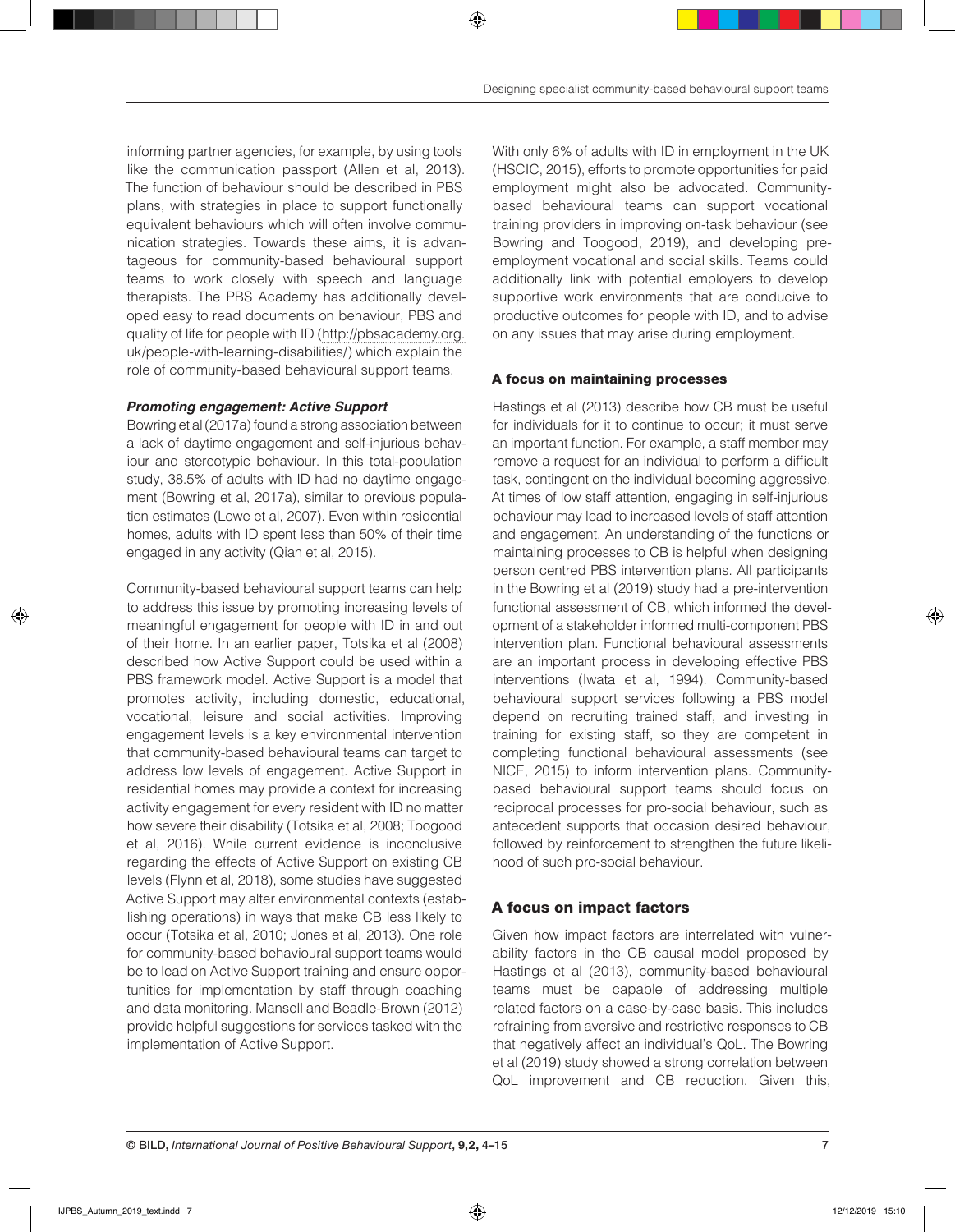community-based behavioural support teams can prioritise QoL outcomes and target restrictive practices for removal, with the latter serving as both an intervention and an outcome. Given the high level of psychotropic medication prescribed for adults with ID who present CB, but have no specific diagnosis of a mental illness, this may be a key restrictive practice for community-based behavioural teams to target for removal.

#### *Psychotropic medication*

Psychotropic medication is commonly prescribed in a high proportion of adults with ID presenting CB (eg Sheehan et al, 2015: 49%; Henderson et al, 2015: 49.1%; Bowring et al, 2017b: 39.7%), despite little evidence of clinical benefit (Emerson and Baines, 2010; Tsiouris, 2010; Paton et al, 2011; Wilner, 2014). In the Bowring et al (2017b) study, individuals who presented CB were nearly twice as likely to be prescribed psychotropic medication compared to adults who did not present CB and were nearly three times more likely to be prescribed antipsychotic medication. Psychotropic medication can have a number of adverse side effects such as weight gain, somnolence, metabolic syndromes and behavioural impact (Deb and Unwin, 2007; Maher et al, 2011; Deb et al, 2014; Wilner, 2014; Sheehan et al, 2017). There is national guidance on appropriate prescribing (NICE, 2015; RCP, 2016) and information available from national campaign groups such as STOMP - 'Stopping the over-medication of people with a learning disability, autism or both' (https://www.vodg.org.uk/campaigns/stompcampaign/).

Improving access to community-based behavioural support services may assist the reduction in the use of psychotropic medication prescribed for CB as an alternative or complementary intervention. During assessment, community-based behavioural support teams could, for example, audit use of psychotropic medication which individuals are prescribed and the reason for prescribing. Contact could be made with prescribers, and joint working programmes on CB devised, with drug reduction included as a target in intervention plans. Community-based behavioural support teams are ideally positioned to support prescribers by providing behavioural data on the impact of psychotropic medication, in relation to new medication or to support drug withdrawal programmes. Having access to CB data can greatly facilitate improvements in the area of functioning, so that the effects of prescribed medication are documented and decisions to continue or discontinue the medication are based on evidence.

# 3 Multi-disciplinary approach

Research on correlates (factors associated with higher levels of CB) or vulnerabilities of CB (Bowring et al, 2017a) helps identify factors to address in an holistic intervention model. These are likely to require the input of several different professions who work with individuals with ID. Research by Bowring et al (2017a, 2017b; 2019) suggests behaviour specialists are needed for completing functional assessments; nurses and health professionals for completing health checks and addressing issues such as incontinence; speech and language therapists for working on communication skills; physiotherapists for addressing mobility issues; occupational therapists for promoting engagement, teaching independence skills and completing sensory profile assessments; psychologists for providing therapeutic interventions; and psychiatrists for monitoring mental health and medication. Addressing the vulnerability and maintaining processes and impact of CB requires a multi-disciplinary based approach. The PBS Academy has developed standards for community-teams and services detailing high quality support approaches for people with ID (http://pbsacademy.org. uk/standards-for-services/). These standards list the staple features community-based behavioural teams will need to effectively implement PBS.

## 4 Standardised measures to assess CB

The use of behaviour rating scales can help identify CBs to target for intervention and for reporting individual and group outcomes of intervention. Completing rating scales on CB at the point of referral, and again following community-team input can contribute to the delineation of target behaviour to change. Completing scales intermittently thereafter can help to measure progress and monitor the maintenance of behaviour change. One such tool is the Behavior Problems Inventory – Short Form (BPI-S) (Rojahn et al, 2012a).

## The Behavior Problems Inventory – Short Form (Rojahn et al, 2012a)

The BPI-S is an informant-based rating scale used to assess the occurrence and severity of CB in individuals with ID. The BPI-S has good psychometric properties (Rojahn et al, 2012a, 2012b; Mascitelli et al, 2015; Bowring et al, 2017a) and is easy to administer. In a 2018 study, Bowring et al extended the use of this tool in research and clinical practice by providing population reference data, clinically significant cut-off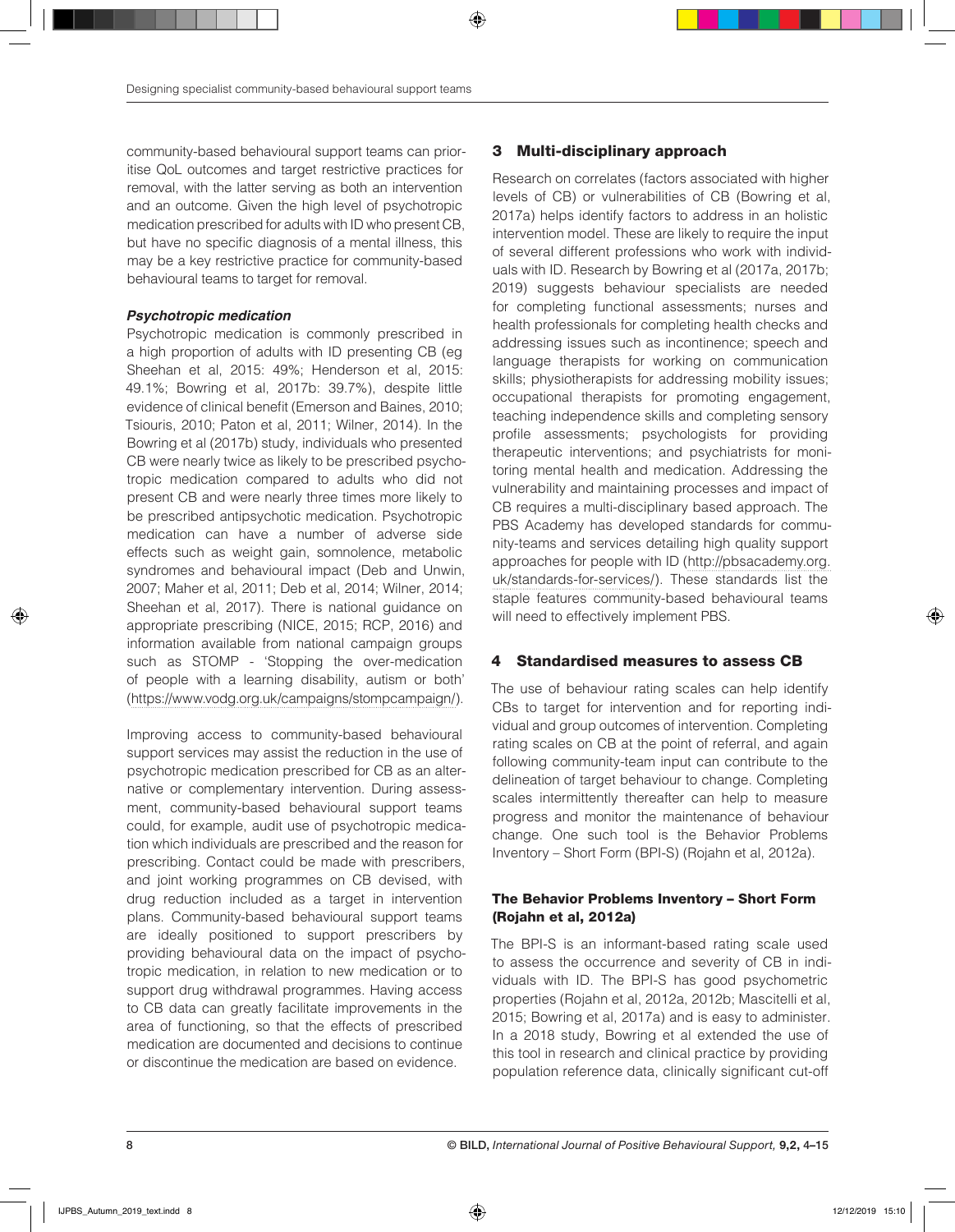scores, and reliable change scores. Normative data could be useful to community-based behavioural support teams at screening to identify those who meet behavioural criteria for a service, or for prioritising case waiting. Clinical cut-off scores and reliable change scores, calculated using an approach described by Jacobson and Truax (1991), can enable services and practitioners to evaluate behaviour change in their work (for individuals, and for groups of individuals) utilising the BPI-S as a pre-and-post measure. This can help community-based behavioural support teams describe whether behaviour change is meaningful and interventions have been effective.

Results in the Bowring et al (2019) study indicate that the BPI-S was capable of detecting change in the referred population, and could identify and describe clinically significant and reliable change in CB, even though very few participants (10.6% of all participants) experienced total removal of the target CB.

Decisions regarding which behaviours to assess may be better made using behaviour rating scales, as compared with referral forms. The first may be subject to less bias than the latter, although referral forms may have a greater congruence with CB that is socially constructed based on stakeholder perceptions of problematic behaviour. Adding a rating scale to assessment procedures also may address the under-reporting of inner-directed behaviours, such as stereotypy (Bowring et al, 2019). Discussing CBs identified at the point of referral with stakeholders could be one way of clarifying target behaviours to improve QoL, to operationally define behaviour for functional assessment, and to establish a check for the social validity of behaviour change.

Standardised measures that assess behaviour change may also inform community-based behavioural support teams on suitable timings for teams to withdraw their input (such as once clinically significant behaviour change has been achieved), and to monitor maintenance periodically.

#### Reporting outcomes

It is highly desirable that commissioners of community-based behavioural support services are provided with data on behaviour change, QoL, health related QoL and social validity impacts, to monitor service

impact and effectiveness (Inchley-Mort et al, 2014). Monitoring of outcome is not currently widespread, nor is it routinely required or specified in contractual arrangements (Denne et al, 2015). An indicator of good community-based behavioural support services could be the quality of the outcome data produced. There are a range of tools that are low cost, easy to administer, and available for services to use and/or for commissioners to request (Bowring et al, 2019), such as the BPI-S (Rojahn et al, 2012a) for measuring behaviour change.

## 5 Proactive service approaches

There are several ways for community-based behavioural support teams to support system-wide PBS. For example, specialist teams could: (a) aid the development of service-wide PBS policies; (b) support the development of QoL initiatives for individuals with ID such as engagement and vocational initiatives; (c) promote capable environments (McGill et al, 2010); (d) provide consultancy to other professionals (including prescribers); (e) contribute to the development of care plans/education plans/transition plans; (f) support the development of PBS competencies in provider services; (g) develop early intervention models; (h) support the development of community residential services; and (i) assist to promote support staff competencies via training and coaching.

Community-based behavioural support teams could also consider aspects of screening (eg Fuchs et al, 2003) to identify individuals who would benefit from specialised behavioural support team input (subject to consent and ethical approval). As part of annual health checks, adults with ID could be screened using the BPI-S (Rojahn et al, 2012a). The BPI-S may identify adults who require function-based behavioural support. Vulnerability and impact factors could be explored to identify individuals who would benefit from input from other multi-disciplinary professionals. Screening tools could identify adults who require support with adaptive or communicative skills and ensure the relevant professional support is in place. This may prompt referrals to other services (eg communication impairments prompt a referral to speech and language therapy). This would ensure that adults with ID have holistic, robust, multi-disciplinary support arrangements.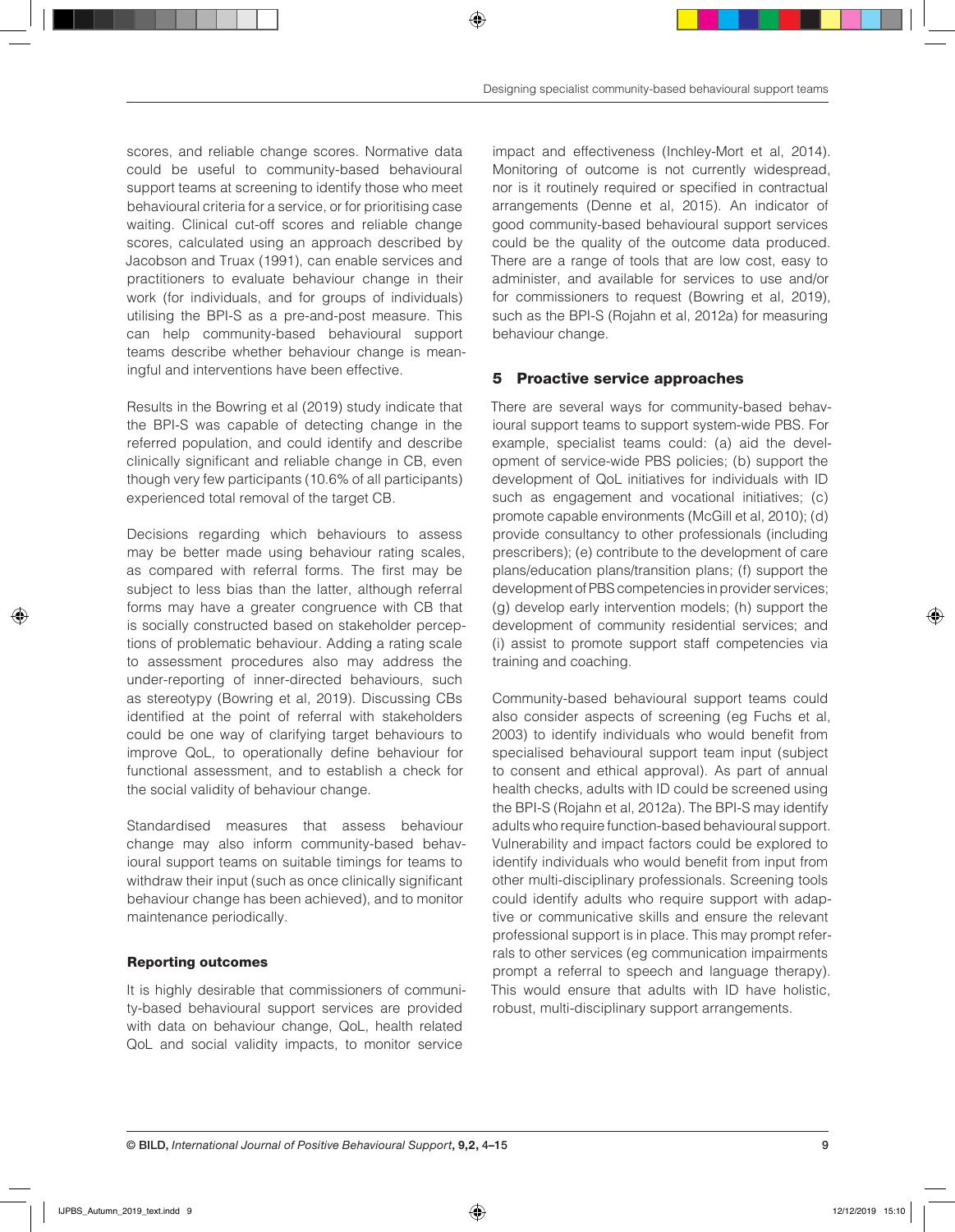# 6 Training models

Community-based behavioural support teams may have a training role to support the development of knowledge and implementation of PBS in services. Training could include activities that address QoL and the values models that inform PBS, such as normalisation and inclusion (Carr et al, 2002). Carers and staff may need help to develop an understanding of the causal model of behaviour, skills teaching, reduction of restrictive practices, and development of PBS plans. All staff who work with individuals with ID and/or autism would benefit from having access to PBS training and regular development sessions and updates. Many service workers may have had training in physical intervention approaches and not PBS.

Given that services will support individuals with CB, some staff will require access to accredited de-escalation and (non-restrictive) disengagement training to manage risk. All de-escalation and disengagement skills should be listed in PBS plans and be specific to individuals and regularly reviewed.

Personalised physical intervention training may assist support staff in positive risk taking, such as in promoting community presence for individuals with CB, hence promoting QoL. This training should be considered only for specific staff who support specific individuals and may be identified through a multi-component function-based intervention plan, involving key stakeholders and service users. Having PBS practitioners (who know service users) involved in physical intervention training can be helpful for function informed proactive strategies to be promoted and for restrictive practices to be taught based on last resort approaches. Community-based PBS teams should monitor the application of restrictive physical interventions and complete assessments/update PBS plans accordingly to minimise the use of these approaches. PBS plans should include procedures to reduce the use of restrictive practices as the individual's behaviour improves. Restrictive practices should be removed from intervention plans as soon as can be achieved. The PBS Academy has developed standards for training (http://pbsacademy.org.uk/ standards-for-training/) which can assist organisations responsible for in-house PBS training in the design, delivery and evaluation of training programmes.

## 7 Capacity of specialist community-based behavioural support teams

PBS services in the UK are currently provided by various organisations including NHS services, local authorities, third sector groups and private health providers (Toogood et al, 2015). Current provision lacks breadth and is small scale (Toogood et al, 2015). Accordingly, there needs to be more evidence to support investment into the further development of such teams.

Given that average case length was 45 weeks in the Bowring et al (2019) study, this indicates the need for teams to have the ability to provide intensive, prolonged input. In the Bowring et al (2019) study, the community-based behavioural support team completed data-informed functional behavioural assessments and developed collaborative PBS intervention plans. A behaviour advisor assistant supported families and staff teams in implementing interventions through coaching, modelling and the development of specific intervention tools (such as visual planners). For community-based behavioural support teams to be able to work intensively in this way, each practitioner should have a case list of no more than six to eight individuals at any one time in various stages of assessment, implementation and monitoring. Given potential high referral rates, monthly advisory clinics may be useful where families and staff can meet practitioners for advice. This may additionally assist screening and prioritising case work input for new referrals and ensure advice/signposting if some cases are placed on a waiting list. Community-based behavioural support practitioners should also have capacity for training delivery and time to contribute to proactive service developments.

# 8 Qualifications and experience of staff and role of practice leaders

The PBS Academy has recently produced standards for individual PBS practitioners (http://pbsacademy. org.uk/wp-content/uploads/2019/04/PBS-Standardsfor-Individual-Practitioners.pdf). This details the type of qualifications and supervised practice required for direct contact staff, behaviour specialists and higher-level behaviour specialists who are responsible for implementation of PBS within services. It is important that community-based behavioural support teams have suitably qualified, experienced staff who have access to appropriate supervised practice and ongoing professional development to undertake accurate functional behavioural assessments and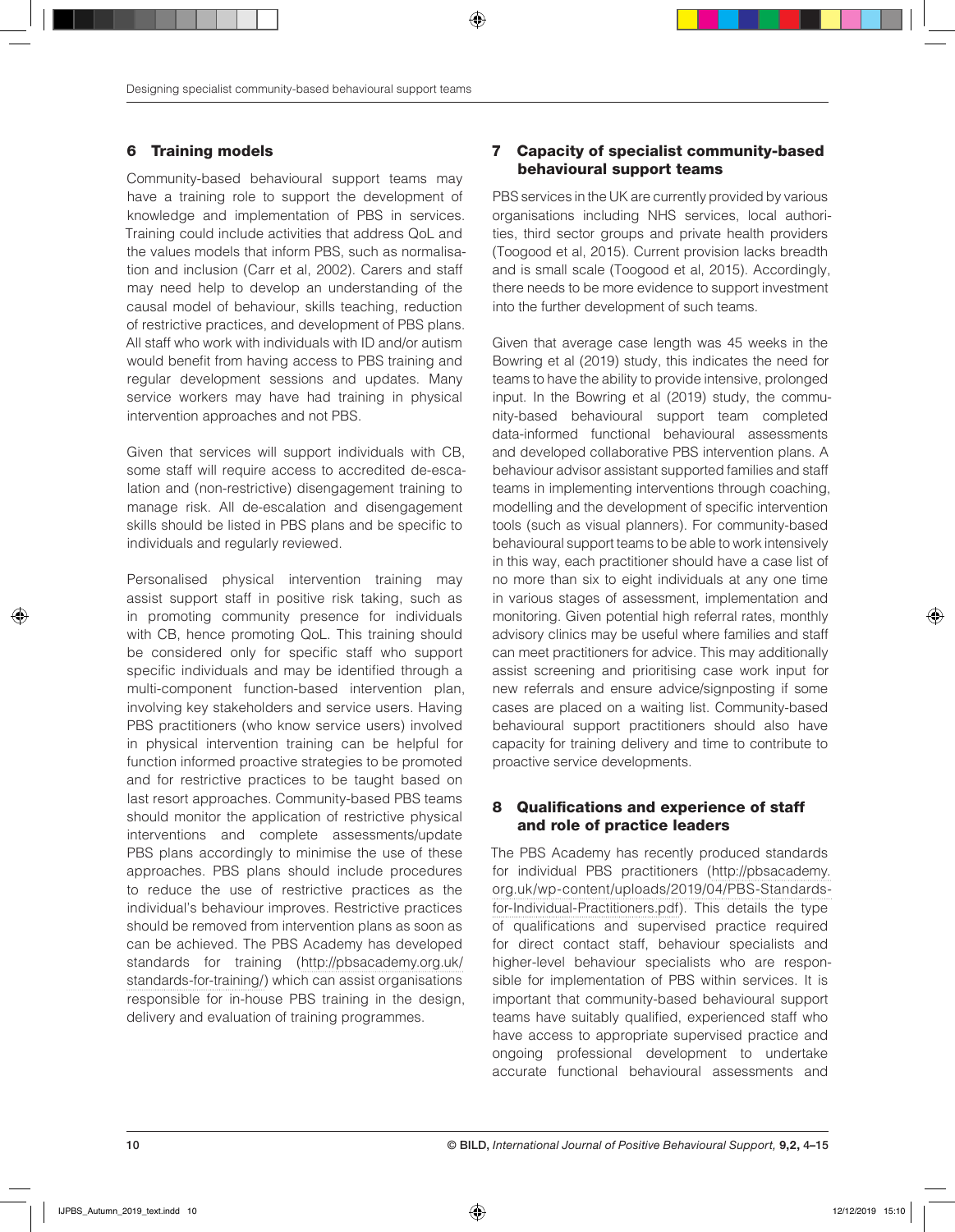data-monitored intervention plans. Research evidence suggests that when PBS is delivered by non-expert clinicians or after short training courses, then failures of implementation can occur (eg Hassiotis et al, 2018; Bosco et al, 2019). These studies did not show the positive impact on behavioural and QoL outcomes that other studies with more experienced PBS practitioners have demonstrated (eg Bowring et al, 2019).

Outcomes from community-based behavioural support services may be influenced by the quality of the services they support (Toogood, 2016). There is increased evidence of the benefit of practice leaders in referral environments (Beadle-Brown et al, 2015; Deveau and McGill, 2016). Practice leaders are frontline leaders who have knowledge of PBS, support the implementation of interventions, and coach/organise staff accordingly (United Response, 2018). Community-based behavioural support teams should invest time in developing practice leaders within key provider services to support the fidelity of implementation of advice.

## Recommendations and conclusions

We have summarised the findings from recently published research, outputs from the PBS Academy, and insights from applied clinical practice to generate an account of factors likely to affect the quality and effectiveness of specialist community-based behavioural support services in the UK. Although not exhaustive, we think this review could form the basis of an agenda for developing the community team model. In summary, our review suggests:

- The adoption and deployment of a PBS framework for community-based behavioural teams that targets vulnerability factors, maintaining processes, and assesses impact factors for CB. Intervention should be person centred, function based, and address systemwide issues to promote stakeholder quality of life and the reduction of challenging behaviour.
- Community-based behavioural support teams should be part of a multi-disciplinary, multi-stakeholder group assembled around individuals to develop multi-component plans and organisational contexts to address system-wide issues that contribute to the causal model of CB.
- Behavioural rating scales, such as the BPI-S, may be used to help identify behavioural problems at the point of referral, to assess behaviour change as a function of intervention and to monitor the maintenance of change over time.
- Community-based behavioural support teams should report outcomes to commissioners of services and help build a database of evidence on model effectiveness and efficiency. Teams should utilise multiple measures that capture progress in terms of meaningful behaviour change, QoL and social validity, as well as reductions in the use of restrictive practices and psychotropic medication.
- **Teams should contribute to proactive service**wide approaches that include developing capable environments, policy, training and screening.
- Teams require capacity to work intensively in case work. Practitioners should be suitably qualified and experienced. Practice leaders are important in provider services to achieve this level of team competency.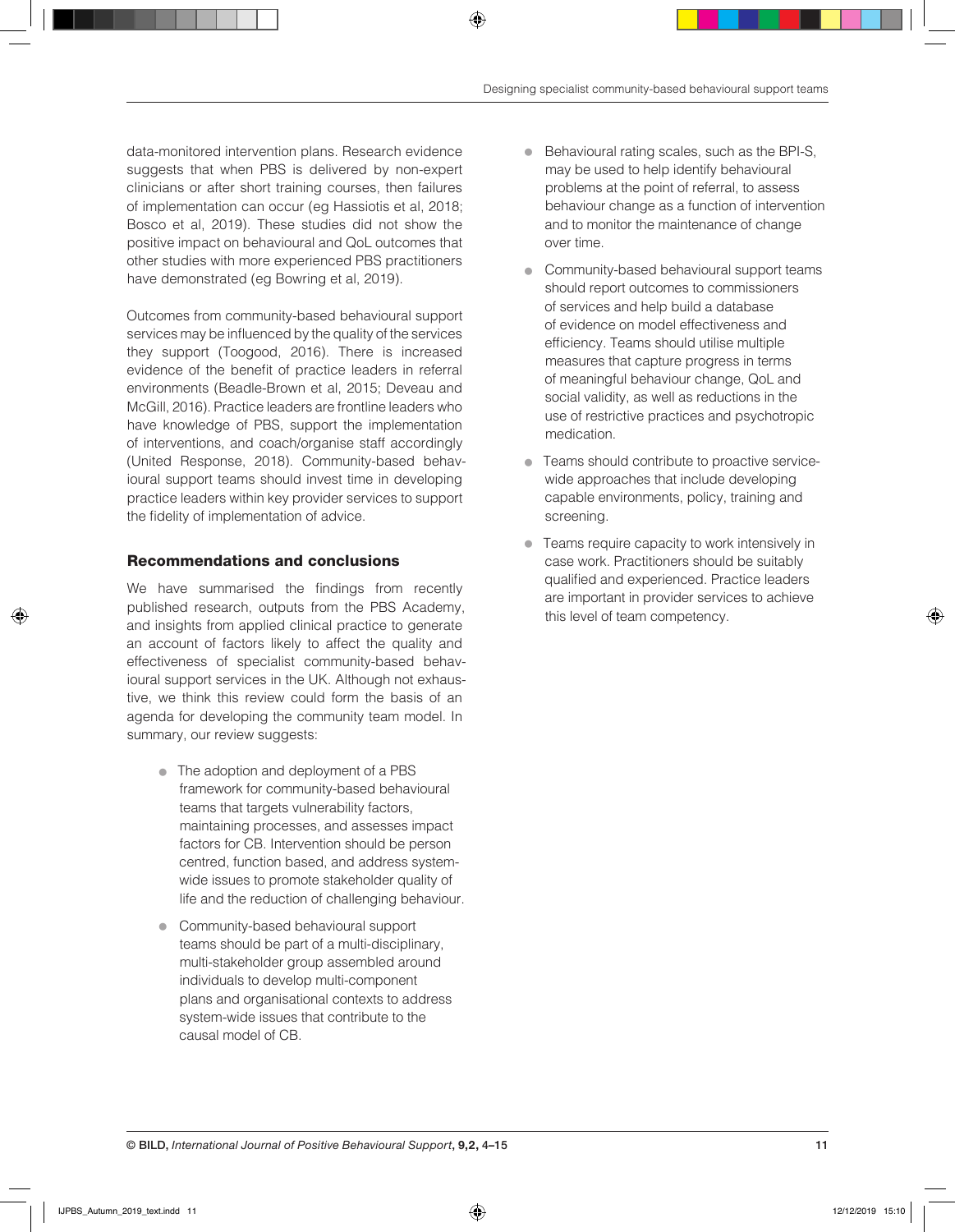# **References**

Allen, D and Lowe, K (1995) 'Providing intensive community support to people with learning disabilities and challenging behaviour: A preliminary analysis of outcomes and costs', *Journal of Intellectual Disability Research*, 39, 67–82.

Allen, D, Lowe, K, Baker, P, Dench, C, Hawkins, S, Jones, E and James, W (2011) 'Assessing the effectiveness of positive behavioural support: The P-CPO project', *International Journal of Positive Behavioural Support*, 1, 14–23.

Allen, D, McGill, P, Hastings, R P, Toogood, S, Baker, P, Gore, N J and Hughes, J C (2013) 'Implementing positive behavioural support: Changing social and organisational contexts', *International Journal of Positive Behavioural Support*, 3, 32–40.

Aman, M G and Singh, N N (1986) *The Aberrant Behavior Checklist*, New York: Slosson Educational Publications.

Beadle-Brown, J, Bigby, C and Bould, E (2015) 'Observing practice leadership in intellectual and developmental disability services', *Journal of Intellectual Disability Research*, 59, 1081–1093.

Bosco, A, Paulauskaite, L, Hall, I, Crabtree, J, Soni, S, Biswas, A, et al (2019) 'Process evaluation of a randomised controlled trial of PBS-based staff training for challenging behaviour in adults with intellectual disability', *PLoS ONE*, 14(8). e0221507. doi:10.1371/journal.pone.0221507

Bowring, D L and Toogood, S (2019) 'The use of 'Positive Greetings at the Door' to increase on-task behaviour in a vocational training centre', *International Journal of Positive Behavioural Support*, 9, 38–46.

Bowring, D L, Totsika, V, Hastings, R P and Toogood, S (2018) 'Towards data based clinical decision making for adults with challenging behaviour using the Behaviour Problems Inventory – Short Form (BPI‐S)', *Tizard Learning Disability Review*, 23, 103–110.

Bowring, D L, Totsika, V, Hastings, R P, and Toogood, S (2019) 'Outcomes from a community‐based Positive Behavioural Support team for children and adults with developmental disabilities', *Journal of Applied Research in Intellectual Disabilities*, 1–11.

Bowring, D L, Totsika, V, Hastings, R P, Toogood, S and Griffiths, G M (2017a) 'Challenging behaviours in adults with an intellectual disability: A total population study and exploration of risk indices', *British Journal of Clinical Psychology*, 56, 16–32.

Bowring, D L, Totsika, V, Hastings, R P, Toogood, S and McMahon, M (2017b) 'Prevalence of psychotropic medication use and association with challenging behaviour in adults with an intellectual disability: A total population study', *Journal of Intellectual Disability Research*, 61, 604–617.

Carr, E, Horner, R, Turnbull, A, Marquis, J, Magito-McLaughlin, D, McAtee, M, et al (1999) *Positive Behavior Support For People With Developmental Disabilities: A Research Synthesis.* Washington, DC: American Association on Mental Retardation.

Carr, E G, Dunlap, G, Horner, R H, Koegel, R L, Turnbull, A P, Sailor, W, et al. (2002) 'Positive behavior support: Evolution of an applied science', *Journal of Positive Behavior Interventions*, 4, 4–16.

Davison, S, McGill, P, Baker, P, and Allen, D (2015) 'A national UK survey of peripatetic support teams for children and adults with intellectual and developmental disability who display challenging behaviour', *International Journal of Positive Behaviour Support*, 3, 25–33.

Deb, S and Unwin, G L (2007) 'Psychotropic medication for behavior problems in people with intellectual disability: A review of the current literature', *Current Opinion in Psychiatry*, 20, 461–466.

Deb, S, Unwin, G and Deb, T (2014) 'Characteristics and the trajectory of psychotropic medication use in general and antipsychotics in particular among adults with ID who exhibit CB', *Journal of Intellectual Disability Research*, 59, 11–25.

Denne, L, Jones, E, Lowe, K, Jackson Brown, F and Hughes, C J (2015) 'Putting positive behavioural support into practice: The challenges of workforce training and development', *International Journal of Positive Behavioural Support*, 5, 43–54.

Department of Health (2007) *Services for People with Learning Disabilities and Challenging Behaviour or Mental Health Needs* (Mansell Report – revised edition), London: HMSO.

Department of Health (2012a) *Transforming Care: A National Response to Winterbourne View Hospital*. London: Department of Health.

Department of Health (2012b) *Winterbourne View Review. Concordat: Programme of Action*. London: Department of Health.

Department of Health (2013) *Winterbourne View Review: Transforming Care One Year On*. London: Department of Health.

Department of Health (2014) *Positive and Proactive Care: Reducing the Need for Restrictive Interventions*. London: Department of Health.

Deveau, R and McGill, P (2016) 'Impact of practice leadership management style on staff experience in services for people with intellectual disability and challenging behaviour: A further examination and partial replication', *Research in Developmental Disabilities*, 56, 160–164.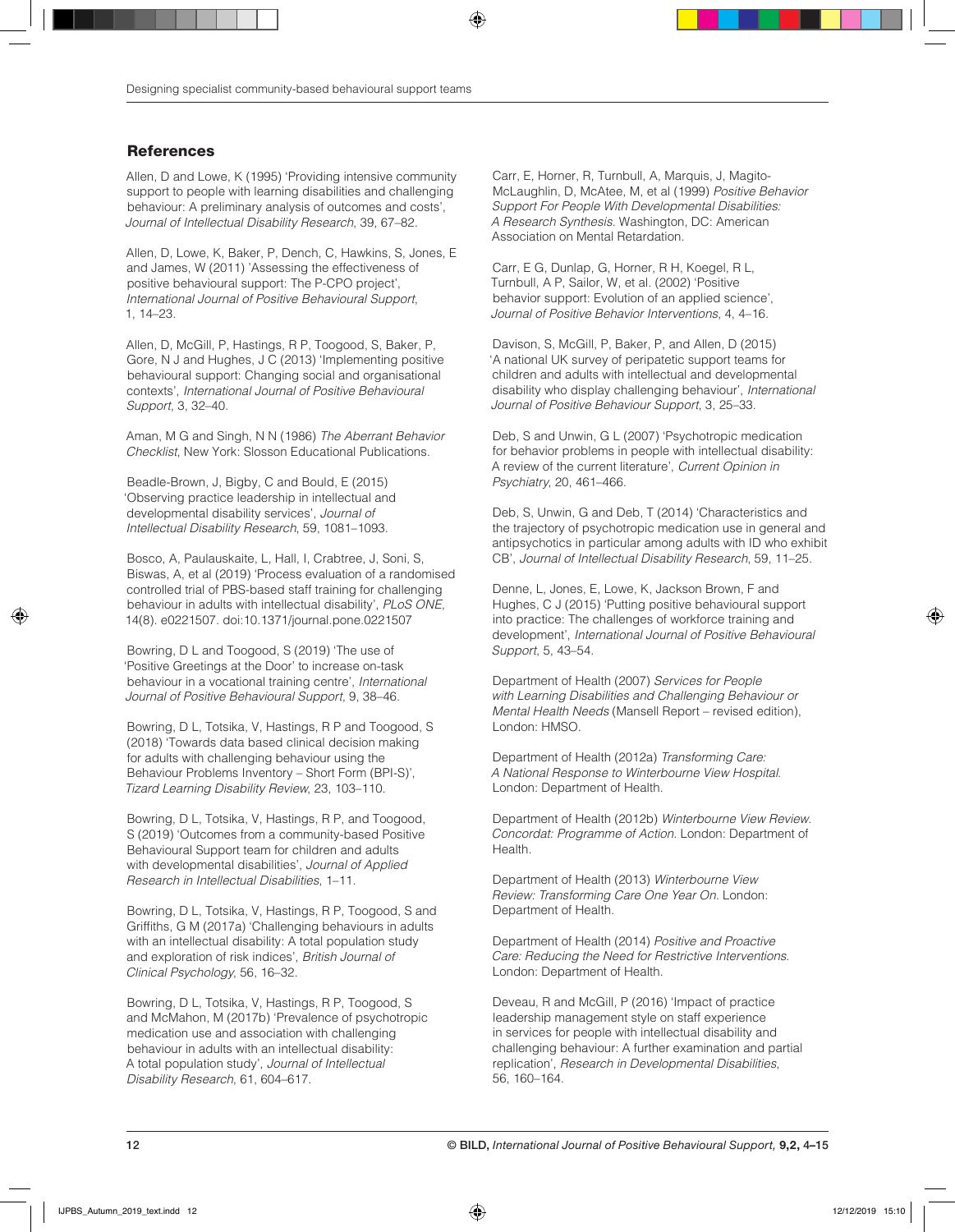Emerson, E and Baines, S (2010) *Health Inequalities and People with Learning Disabilities in the UK: 2010*. Durham: Improving Health & Lives: Learning Disabilities Observatory.

Emerson, E and Bromley, J (1995) 'The form and function of challenging behaviours', *Journal of Intellectual Disability Research*, 39, 388–398.

Emerson, E and Einfeld, S L (2011) *Challenging Behaviour* (3rd Edition). Cambridge: Cambridge University Press.

Emerson, E, Forrest, J, Cambridge, P and Mansell, J (1996) 'Community support teams for people with learning disabilities and challenging behaviours: Results of a national survey', *Journal of Mental Health*, 5, 395–406.

Emerson, E, Kiernan, C, Alborz, A, Reeves, D, Mason, H, Swarbrick, R, Mason, L and Hatton, C (2001) 'The prevalence of challenging behaviors: A total population study', *Research in Developmental Disabilities*, 22, 77–93.

EuroQol Group (1990) 'EuroQol– A new facility for the measurement of health related quality of life', *Health Policy* (Amsterdam, Netherlands),16(3), 199–208.

Flynn, S, Totsika, V, Hastings, R P, Hood, K, Toogood, S and Felce, D (2018) 'Effectiveness of Active Support for adults with intellectual disabilities in residential settings: Systematic review and meta-analysis', *Journal of Applied Research in Intellectual Disabilities*, 31, 983–998.

Forrest, J, Cambridge, P, Emerson, E, Mansell, J, Asbury, M and Beecham, J (1996) 'Community support teams for people with learning disabilities and challenging behaviour', in Gale, E (ed.) *Challenging Behaviour: What We Know*. London: Mental Health Foundation.

Fuchs, D, Mock, D, Morgan, P L and Young, C L (2003) 'Responsiveness-to-intervention: Definitions, evidence, and implications for the learning disabilities construct', *Learning Disabilities Research and Practice*, 18, 157–171.

Gore, N J, McGill, P, Toogood, S, Allen, D, Hughes, J C and Baker, P (2013) 'Definition and scope for positive behavioural support', *International Journal of Positive Behavioural Support*, 3, 4–23.

Hassiotis, A, Canagasabey, A, Robotham, D, Marston, L, Romeo, R, and King, M, (2011) 'Applied behaviour analysis and standard treatment in intellectual disability: 2‐year outcomes', *British Journal of Psychiatry*, 198, 490–491.

Hassiotis, A, Poppe, M, Strydom, A, Vickerstaff, V, Hall, I, Crabtree, J, Crawford, M et al (2018) 'Clinical outcomes of staff training in positive behaviour support to reduce challenging behaviour in adults with intellectual disability: Cluster randomised controlled trial', *The British Journal of Psychiatry*, 212, 161–168.

Hassiotis, A, Robotham, D, Canagasabey, A, Romeo, R, Langridge, D, Blizard, R, et al (2009) 'Randomized, single-blind, controlled trial of a specialist behavior therapy team for challenging behavior in adults with intellectual disabilities', *American Journal of Psychiatry*, 166, 1278–1285.

Hastings, R P, Allen, D, Baker, P, Gore, N J, Hughes, J C, McGill, P et al (2013) 'A conceptual framework for understanding why challenging behaviours occur in people with developmental disabilities', *International Journal of Positive Behavioural Support*, 3, 5–13.

Henderson, A, Kinnear, D, Morrison, J, Allen, L and Cooper, S-A (2015) 'Psychotropic drug prescribing in a cohort of adults with intellectual disabilities in Scotland'. Presented at the Seattle Club Conference, Cardiff,11 December 2015.

Holden, B and Gitlesen, J P (2006) 'A total population study of challenging behaviour in the county of Hedmark, Norway: Prevalence and risk markers', *Research in Developmental Disabilities*, 27, 456–465.

HSCIC (2015) *Measures from the Adult Social Care Outcomes Framework: England 2014-15, Final Release*. Available at: http://bit.ly/36zupfX (accessed 5 November 2019).

Inchley-Mort, S, Rantell, K, Wahlich, C and Hassiotis, A (2014) 'Complex behaviour service: Enhanced model for challenging behaviour', *Advances in Mental Health and Intellectual Disabilities*, 8, 219–227.

Iwata, B, Pace, G, Dorsey, M F, Zarcone, J R, Vollmer, T R et al (1994) 'The functions of self-injurious behaviour: an experimental-epidemiological analysis', *Journal of Applied Behavior Analysis*, 27, 215–240.

Jacobson, N S and Truax, P (1991) 'Clinical significance: A statistical approach to defining meaningful change in psychotherapy research', *Journal of Consulting and Clinical Psychology*, 59, 12–19.

Jones, E, Lowe, K, Brown, S, Albert L, Saunders, C, Haake, N et al (2013) 'Active Support as a primary prevention strategy for challenging behaviour', *International Journal of Positive Behavioural Support*, 3, 16–30.

Jones, S, Cooper, S-A, Smiley, E, Allen, L, Williamson, A and Morrison J (2008) 'Prevalence of, and factors associated with, problem behaviors in adults with intellectual disabilities', *The Journal of Nervous and Mental Disease*, 196, 678–686.

Kincaid, D, Dunlap, G, Kern, L, Lane, K L, Bambara, L M, Brown, F et al (2016) 'Positive behavior support. A proposal for updating and refining the definition'*, Journal of Positive Behavior Interventions*, 18, 69–73.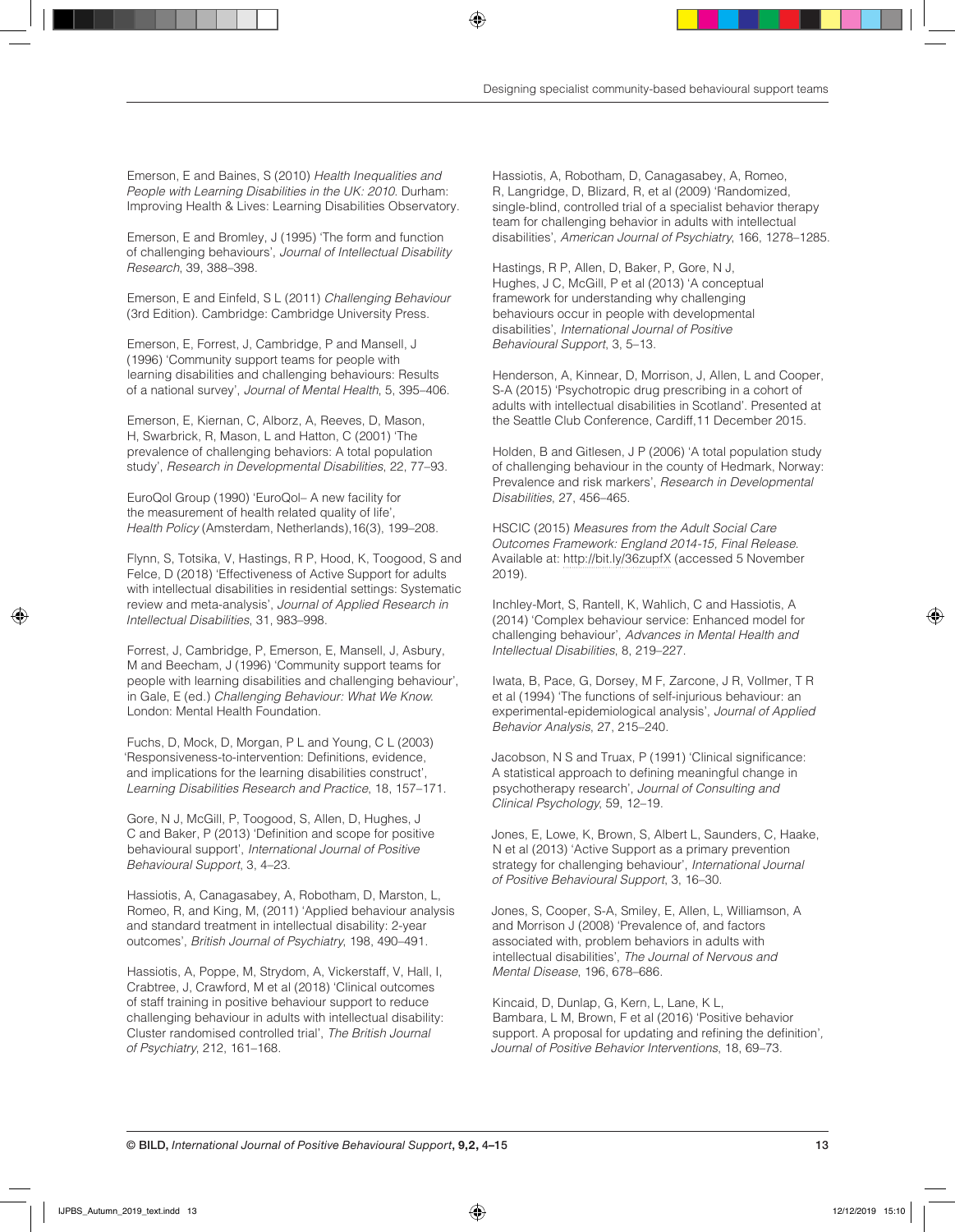Kincaid, D, Knoster, T, Harrower, J K, Shannon, P and Bustamante, S (2002) 'Measuring the impact of positive behaviour support', *Journal of Positive Behavior Interventions*, 4, 109–117.

LaVigna, G W and Willis, T J (2012) 'The efficacy of positive behavioural support with the most challenging behaviour: the evidence and its implications', *Journal of Intellectual and Developmental Disability*, 37, 185–195.

Local Government Association and NHS England (2014) *Ensuring Quality Services. Core Principles for the Commissioning of Services for Children, Young People, Adults and Older People with Learning Disabilities and/or Autism who Display or are at Risk of Displaying Behaviour that Challenges.* London: Local Government Association.

Lowe, K, Allen, D, Jones, E, Brophy, S, Moore, K and Jones, W (2007) 'Challenging behaviours: Prevalence and topographies', *Journal of Intellectual Disability Research*, 51, 625–636.

Lowe, K, Felce, D and Blackman, D (1996) 'People with learning disabilities and challenging behaviour: the characteristics of those referred and not referred to specialist teams', *Psychological Medic*ine, 25, 595–603.

Lundqvist, L (2013) 'Prevalence and risk markers of behaviour problems among adults with intellectual disabilities. A total population study in Orebro County, Sweden', *Research in Developmental Disabilities*, 34, 1346–1356.

Maher, A R, Maglione, M, Bagley, S, Suttorp, M, Hu J H, Ewing, B et al (2011) 'Efficacy and comparative effectiveness of atypical antipsychotic medications for off-label uses in adults: a systematic review and meta-analysis', *Journal of the American Medical Association*, 306, 1359–69.

Mansell, J and Beadle-Brown, J (2012) *Active Support: Enabling and Empowering People with Intellectual Disabilities.* London: Jessica Kingsley.

Mascitelli, A N, Rojahn, J, Nicolaides, V, Moore, L, Hastings, R P and Christian-Jones, C (2015) 'The Behavior Problems Inventory – Short Form (BPI-S): Reliability and factorial validity in adults with intellectual disabilities', *Journal of Applied Research in Intellectual Disabilities*, 28, 561–71.

McBrien, J (1994) 'Behavioural services team for people with learning disabilities', in E Emerson, P McGill and J Mansell (eds) *Severe Learning Disabilities and Challenging Behaviours: Designing High Quality Services*. London: Chapman and Hall.

McClean, B, Dench, C, Grey, I M, Shanahan, S, Fitzsimmons, E M, Hendler, J and Corrigan, M (2005) 'Person focused training: a model for delivering positive behavioural supports to people with challenging behaviours', *Journal of Intellectual Disability Research*, 49, 340–52.

McGill, P (2000) 'Ten years of providing intensive support services for people with learning disabilities and challenging behaviour', *Tizard Learning Disability Review*, 5, 23–25.

McGill, P, Bradshaw, J, Smyth, G, Hurman, M and Roy, A (2010) 'Capable environments'. In R Banks and A Bush (eds) *Challenging Behaviour: A Unified Approach*. London: Royal College of Psychiatrists.

NHS England (2015) *Building the Right Support: A National*  **Plan to Develop Community Services and Close Inpatient** *Facilities for People with a Learning Disability and/or Autism who Display Behaviour that Challenges, Including Those with a Mental Health Condition*. London: NHS England.

NICE (2015) *Challenging Behaviour and Learning Disabilities: Prevention and Interventions for People with Learning Disabilities whose Behaviour Challenges*  (NG11) London: NICE.

NICE (2018) *Learning Disabilities and Behaviour that Challenges: Service Design and Delivery* (NG93). London: NICE.

Paton, C, Flynn, A, Shingleton-Smith, A, Mcintyre, S, Bhaumik, S, Rasmussen, J et al (2011) 'Nature and quality of antipsychotic prescribing practice in UK psychiatry of intellectual disability services', *Journal of Intellectual Disability Research*, 55, 665–674.

Qian, X, Ticha, R, Larson, S A, Stancliffe, R J and Wuorio, A (2015) 'The impact of individual and organisational factors on engagement of individuals with intellectual disability living in community group homes: a multilevel model', *Journal of Intellectual Disability Research*, 59, 493–505.

Rojahn, J, Rowe, E W, Sharber, A C, Hastings, R, Matson, J L, Didden, R et al (2012a) 'The Behavior Problems Inventory-Short Form for individuals with intellectual disabilities: Part I: development and provisional clinical reference data', *Journal of Intellectual Disability Research*, 56, 527–545.

Rojahn, J, Rowe, E W, Sharber, A C, Hastings, R, Matson, J L, Didden, R et al (2012b) 'The Behavior Problems Inventory-Short Form for individuals with intellectual disabilities: Part II: reliability and validity', *Journal of Intellectual Disability Research*, 56, 546–565.

Royal College of Psychiatrists (RCP) (2016) *Psychotropic Drug Prescribing for People with Intellectual Disability, Mental Health Problems and/or Behaviours that Challenge: Practice Guidelines*. Faculty report FR/ID/09. Available at: http://bit.ly/2NKGlmq

Sheehan, R, Hassiotis, A, Walters, K, Osborn, D, Strydom, A and Horsfall, C (2015) 'Mental illness, challenging behaviour, and psychotropic drug prescribing in people with intellectual disability: UK population based cohort study', *British Medical Journal*, 351, 1–9.